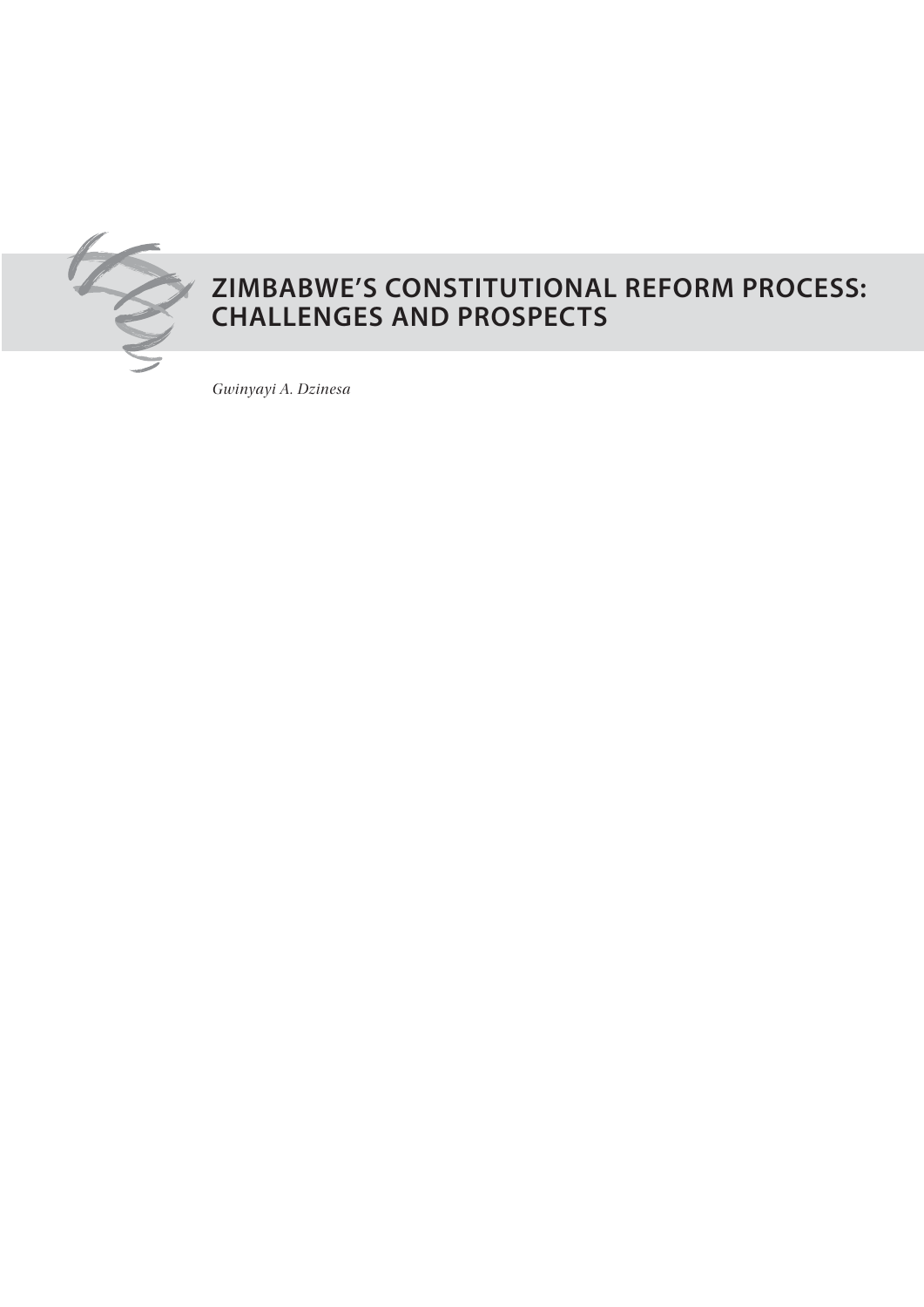Published by the Institute for Justice and Reconcilation Wynberg Mews, Ground Floor, House Vincent, 10 Brodie Road, Wynberg 7800, South Africa www.ijr.org.za

 $\odot$  2012 Institute for Justice and Reconciliation First Published 2012 All rights reserved.

ISBN 978-1-920219-41-3

Produced by Compress.dsl www.compressdsl.com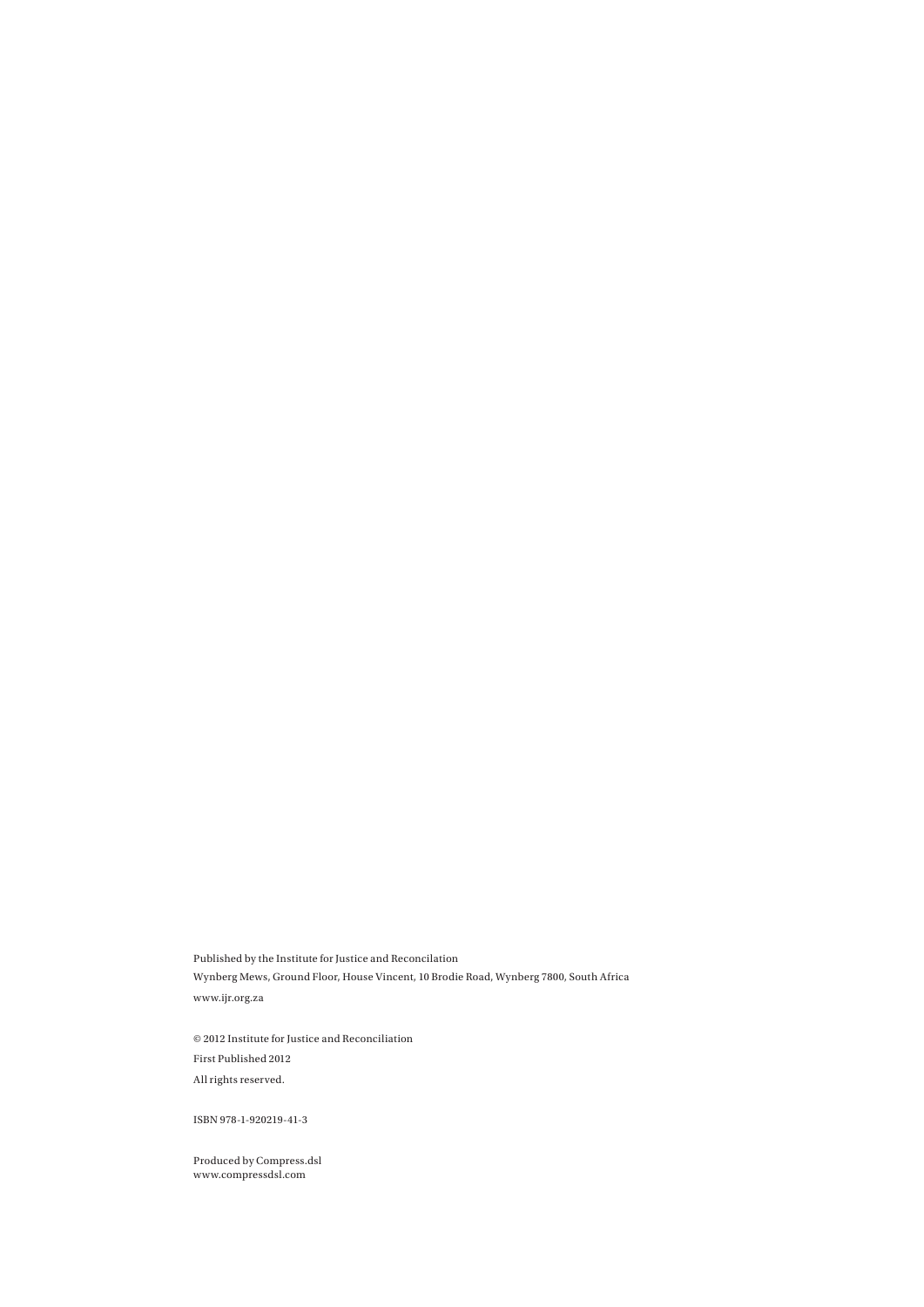# **Contents**

| Introduction                                              | 1  |
|-----------------------------------------------------------|----|
| <b>Background</b>                                         | 1  |
| The Constitutional Commission's draft constitution        | 2  |
| The National Constitutional Assembly's draft constitution | 4  |
| The Kariba Draft Constitution                             | 5  |
| The COPAC Process                                         | 5  |
| Justice and reconciliation                                | 8  |
| Prospects for a constitutional referendum and elections   | 9  |
| Conclusion                                                | 12 |
|                                                           |    |
| <b>Notes</b>                                              | 13 |

| References | IΔ |
|------------|----|
|------------|----|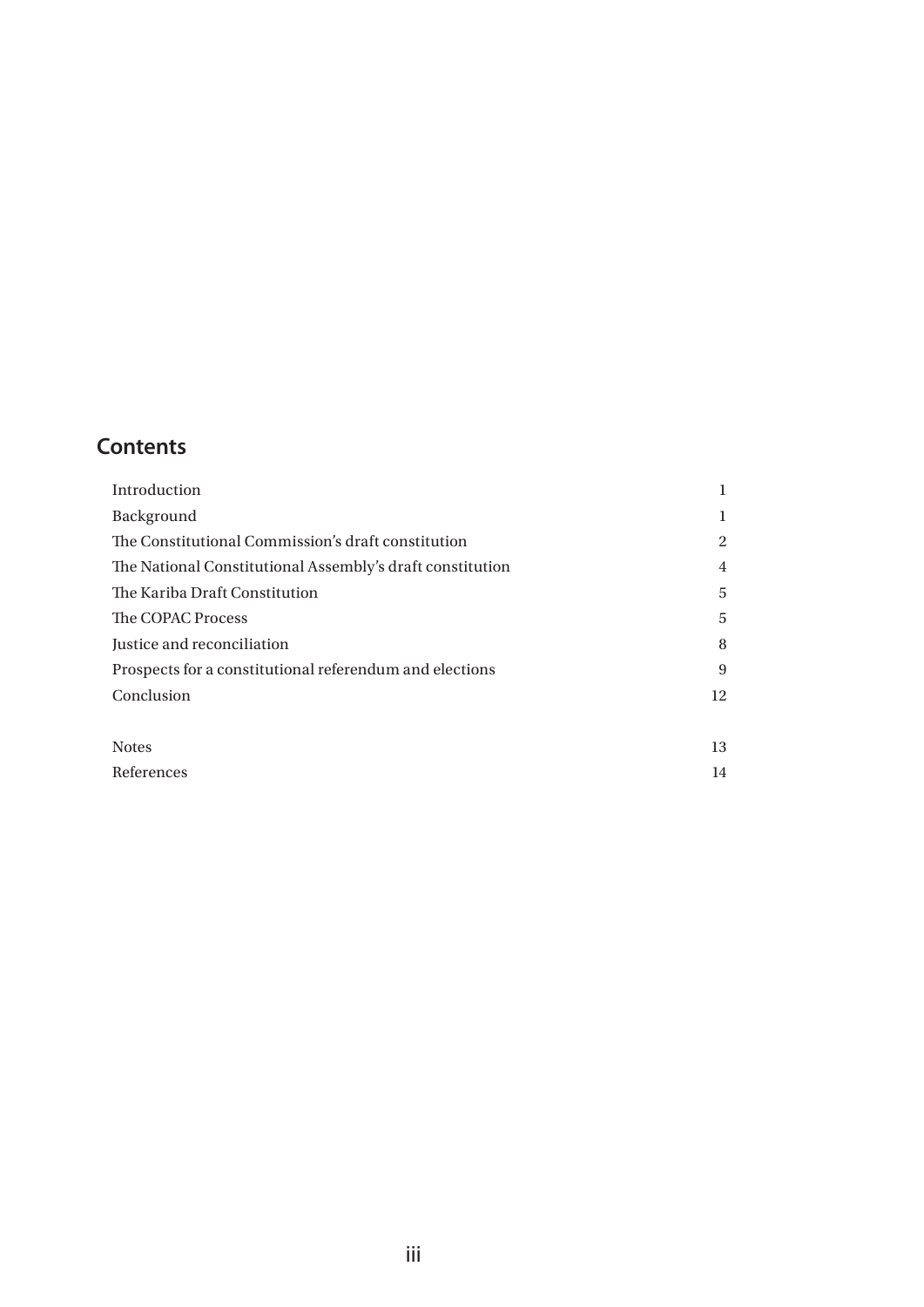The constitution of a nation is not simply a statute which mechanically defines the structures of government and the relations between the government and the governed, it is a 'mirror of the national soul', the identification of the ideals and aspirations of a nation, the articulation of the values binding its people and disciplining its government.

– Former Chief Justice of South Africa, Ismail Mohammed1

### **Introduction**

Zimbabwe is currently engaged in a constitution-making process led by a Select Committee of Parliament on the New Constitution (COPAC). The adoption of a new democratic constitution is a key requirement of the Global Political Agreement (GPA) signed in September 2008 by the three political parties represented in parliament – the Zimbabwe African National Union-Patriotic Front (ZANU-PF) led by Robert Mugabe, and the two formations of the Movement for Democratic Change (MDC), namely, the MDC-T led by Morgan Tsvangirai, and the MDC-N led by Welshman Ncube. The GPA, brokered by the Southern African Development Community (SADC), ended the 2007 election dispute between Tsvangirai and Mugabe, and led to the formation of the transitional inclusive government that assumed office in February 2009. The current constitution-making process is the latest in a series of post-independence constitutional-reform endeavours that have been variously led by government, civil-society organisations and political parties. These endeavours had, by 2011, produced three draft constitutions, none of which have been adopted (see ZLHR 2011).

This paper examines Zimbabwe's constitutional-reform process. The first section traces the background to constitutional reform in Zimbabwe. A brief discussion of the Constitutional Commission's draft of 1999/2000 is followed by a description of the development of a draft by the Constitutional Assembly (NCA) in 2001. Then the process leading to the so-called Kariba Draft of 2007 is outlined. The COPAC-led constitutional-reform process, including some of the challenges it has faced, is then examined. This is followed by an overview of how the draft COPAC constitution deals with issues of justice and reconciliation. The final section focuses on prospects for a constitutional referendum in 2012 and for the likelihood of elections occurring thereafter.

### **Background**

Zimbabwe's constitutional-reform process has been built upon the Lancaster House Agreement of December 1979. This settlement plan, through which Zimbabwe obtained independence in 1980, has been widely criticised as being largely preconceived by the British. Present at Lancaster House were the British government, the Patriotic Front (led by Robert Mugabe's Zimbabwe African National Union [ZANU] and Joshua Nkomo's Zimbabwe African Peoples Union [ZAPU]), and the Zimbabwe-Rhodesia government (represented by Abel Muzorewa and Ian Smith). The negotiations concluded with a ceasefire agreement, arrangements for the pre-independence period, and the so-called Lancaster House Constitution.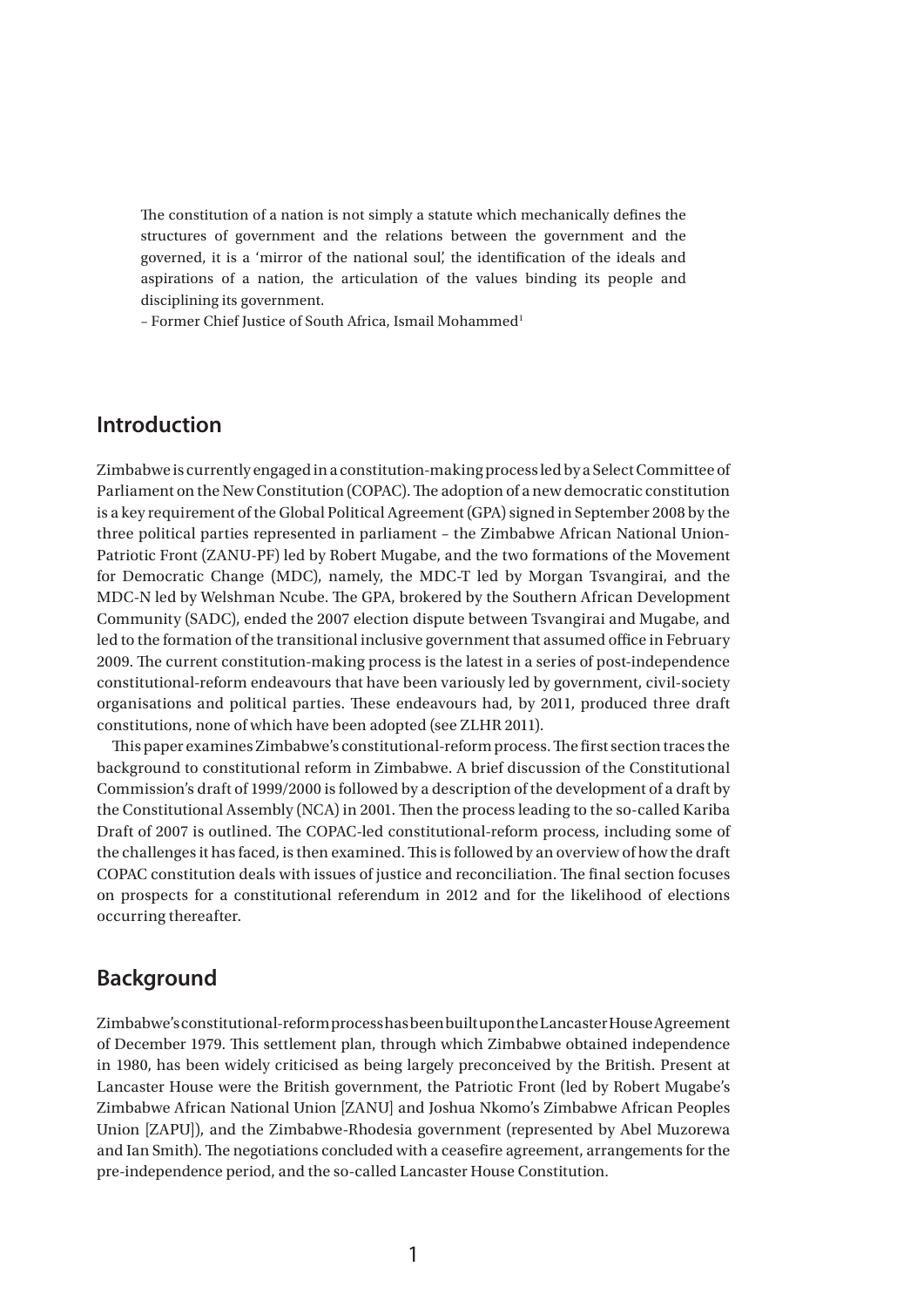The constitution neutralised the visions that the country's liberation movements had for the post-independent state (Mandaza 1986). It guaranteed the white minority 20 seats in parliament, and entrenched land and property rights for 10 years, thereby preventing any immediate attempts at land reform. The Westminster-style constitution provided for a non-executive president, with a prime minister as head of government, a bicameral legislature, an independent judiciary, and an entrenched and justiciable Declaration of Rights. In the past 30 years, the constitution, which essentially represents a symbol of British colonialism, has been amended 19 times, but in a largely piecemeal manner and without any comprehensive national constitutional-reform strategy (ZLHR 2011). Although some of the amendments have addressed the entrenched and compromised provisions of the Lancaster House Constitution, most were engineered by the erstwhile ruling ZANU-PF to enable it to further centralise its power and galvanise executive authority (Hatchard 1991: 79–83; ZLHR 2011: 1–2). In particular, Constitutional Amendment No. 7 of 1987 replaced the system of a ceremonial president and executive prime minister with the executive presidency that exists today. The executive powers of the presidency were entrenched by this and subsequent related amendments.

Essentially, these presidential powers made the country's judiciary and legislature unequal partners of the executive branch of government (Ncube 1991: 171). Thus the president has the ability to significantly influence the legislative branch of the state through: the power to make appointments to the senate; dissolve parliament should it pass a vote of no confidence in him or her;<sup>2</sup> and to revoke an individual's seat in parliament if the parliamentarian concerned ceases to be a member of the political party on whose ticket he/she was elected.

The judicial branch is similarly subject to executive control: the president controls the appointment and removal of judges, commissioners, chiefs of the security services and other public figures, and can therefore unilaterally reconstitute various state bodies in pursuit of personal or partisan ends. A case in point was President Mugabe's unilateral decision to extend the terms of office of the heads of five national security services by two years in February 2012 without consulting his fellow principals in the GPA (Prime Minister Morgan Tsvangirai and Deputy Prime Minister Arthur Mutambara).3

The general consensus, particularly since the 1990s, has been that the Lancaster House Constitution is deficient in many respects 'because of its compromised, undemocratic origins and because of the governmental imbalance that had resulted from frequent amendments' (ZLHR, 2011: 2). As a reaction to this, in 1997, a consortium of civic organisations that included churches, human-rights groups, political parties (although crucially not including ZANU-PF), trade unions, women's organisations, youth groups and student movements established the National Constitutional Assembly (NCA) to lobby for a new home-grown constitution for Zimbabwe that would be democratic in its creation and its content. The NCA's constitution-making efforts were largely driven by concerns about the authority of the president which appeared to have no boundary. Sithole (1999) noted that the NCA's creation was more a reaction to the executive presidency created by the constitutional amendments since 1987 than to the Lancaster House Constitution. Recognising the popularity of the NCA's constitutional-reform lobby, the ZANU-PF government then attempted to hijack the debate by establishing the Constitutional Commission in April 1999 to consider issues related to constitutional reform.

## **The Constitutional Commission's draft constitution**

The constitutional reform process initiated by government, and conducted under the auspices of the Constitutional Commission from 1999 to 2000, was inherently flawed in that it was specifically designed to ensure presidential control. In response to the NCA-led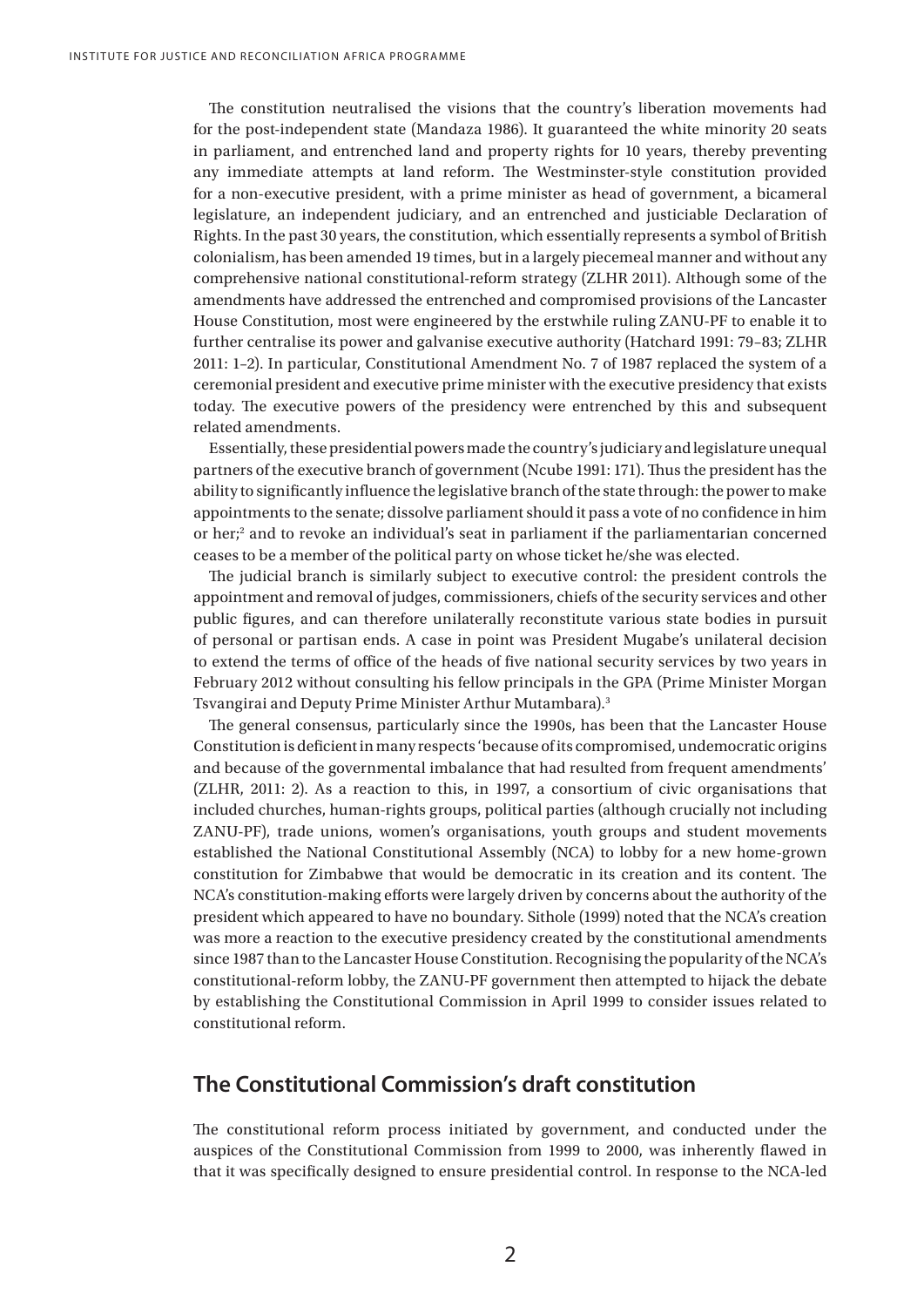popular movement for a 'people-driven' constitutional-reform process, President Mugabe established the Constitutional Commission, 'apparently with the intention of maintaining control over both the review process and the contents of the new constitution' (Hatchard 2001: 210). He used his powers under the Commissions of Inquiry Act to determine the size and composition of the commission. In addition, the commission's mandate was limited to submitting recommendations for a new constitution to the president on or before 30 November 1999, which he was under no legal obligation to accept (Hatchard 2001).

The composition of the commission further betrayed the president's intention to steer the constitutional-reform process; in fact ZANU-PF monopolised the commission's work from the start. It was chaired by high-court judge Godfrey Chidyausiku, who was seen as a close ally of the president (a suspicion confirmed by his appointment as judge president and subsequently as chief justice in 2001). In addition, while the government invited members from a cross-section of society in an effort to give the commission a semblance of being fully representative, the majority of the commission's 400 members were ZANU-PF members or supporters – for example, all 150 members of parliament were included (of which only three belonged to other political parties). Although some reputable academics and civil society activists agreed to 'work from within' in an attempt to influence the commission's performance, others associated with the NCA refused to participate in what they perceived to be a fundamentally flawed process (Hatchard 2001). The president gave the Constitutional Commission a tight schedule to produce a new draft constitution, increasing fears that he was 'intent on pushing his own constitutional and political agenda' (Hatchard 2001: 213). Not surprisingly, these procedural choices severely undermined the legitimacy of the final draft.

Nevertheless, the Constitutional Commission embarked on a nationwide outreach programme to gather the views of the people. This commendable and extensive consultation process, guided by the much-publicised List of Constitutional Issues and Questions, offered Zimbabwean citizens an opportunity to openly discuss and debate the proposed constitution (Mandaza 2012). The Commission said it organised 4 321 public meetings which were attended by a total of 556 276 individuals, and 700 special ad hoc meetings attended by at total of 150 000 people. In addition, the commission received 4 000 written submissions, and aired 31 programmes on ZBC TV as well as 143 programmes on Zimbabwe's four public radio stations: 16 programmes on Radio 1 (English); 55 programmes on Radio 2 (Shona and Ndebele); 2 programmes on Radio 3 (English); and 70 programmes on Radio 4 (minority languages such as Tonga and Venda) (Dorman 2003: 852). Externally, Zimbabweans in South Africa and the United Kingdom were also consulted. Significantly, while the Constitutional Commission stressed the deficiencies of the Lancaster House Constitution, participants in the public outreach phase stressed that they were more concerned about the 1987 constitutional amendments, which entrenched the powers of the executive presidency, and linked the constitution to the country's growing political and economic crisis (Dorman 2003). In addition to undertaking a 'scientific' survey to further strengthen its findings on specific issues, the commission convened an international conference that brought together constitutional scholars and experts able to offer useful lessons from elsewhere (Mandaza 2012).

The Constitutional Commission managed to complete all these processes and submitted a draft constitution to President Mugabe on 29 November 1999, within its stipulated fivemonth time frame. Ibbo Mandaza indicated that the audited cost of the process amounted to US\$7 280 652 (Mandaza 2012) and, as chair of the Constitutional Commission's administrative and finance subcommittee, it is perhaps not surprising that he believes the Commission's model and process stands out as the best of Zimbabwe's constitution-making endeavours (Mandaza 2012).

Predictably, however, the Constitutional Commission's draft retained the executive presidency's dominant role, although it did suggest limiting a president to two five-year terms in office. While it introduced the office of a prime minister, it still allocated to the president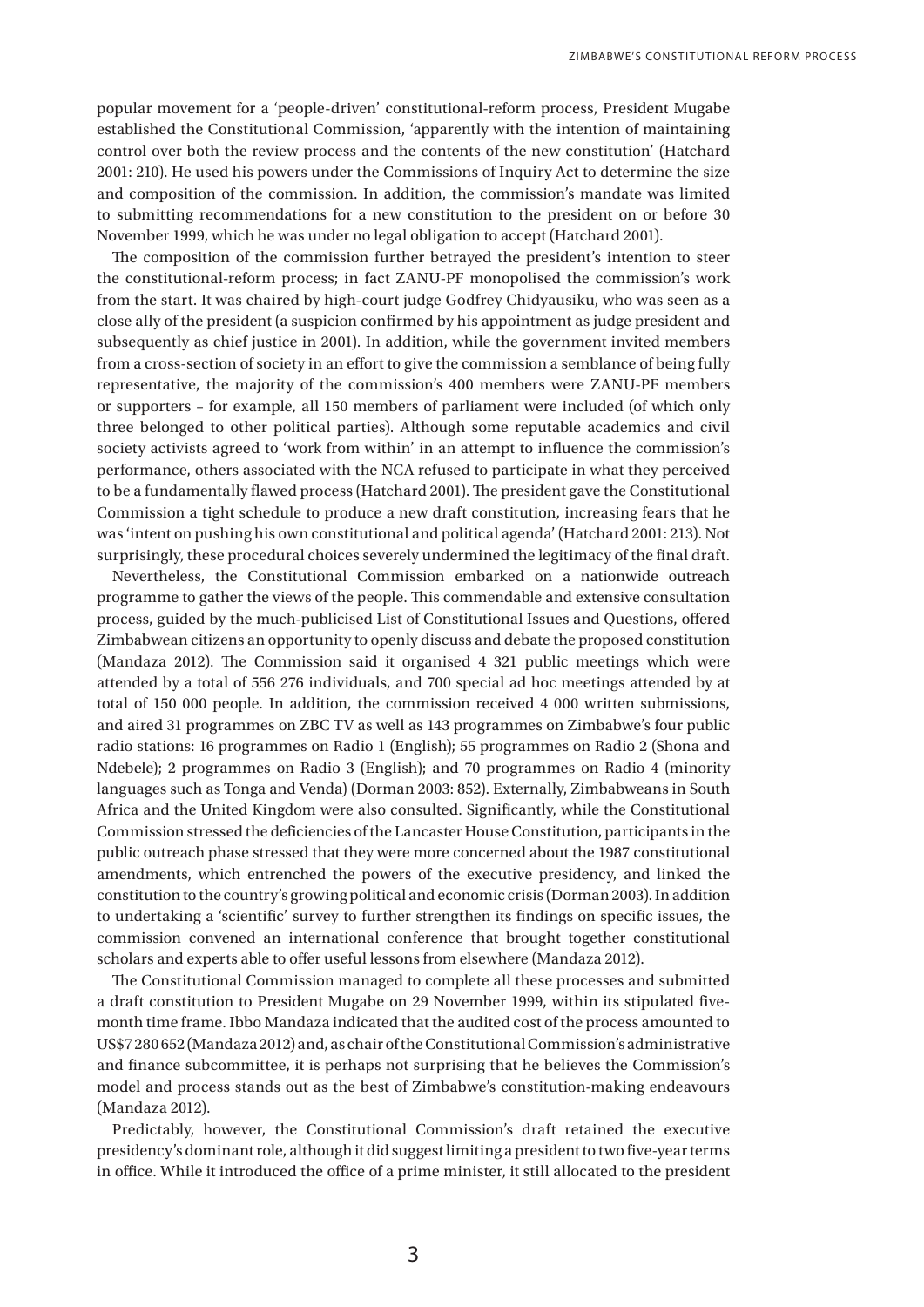the power to appoint and dismiss public figures, dissolve parliament and declare states of emergency. The draft contained a wider bill of rights than the Lancaster House Constitution, but failed to provide for a genuinely independent electoral commission.

Despite the role allocated to presidential office, and true to people's fears of state intervention, President Mugabe was apparently not satisfied with the draft constitution and used his control over the process to amend it. A Government Gazette titled 'Draft Constitution for Zimbabwe: Corrections and Clarifications' was subsequently published towards the end of 1999 (GoZ 1999a). Chief among the 'corrections' was the introduction of compulsory military service, the prohibition of same-sex marriages and the inclusion of a clause allowing the state to 'compulsorily acquire agricultural land for resettlement' while obliging Britain as the 'former colonial power' to compensate farmers. The publication of the Gazette reversed the positive steps taken during the participatory and inclusive outreach phase, and put an end to the prospect of a genuinely 'people-driven' democratic constitution being produced. It was the Constitutional Commission Draft as amended by the 'Corrections and Clarifications' that was put to a national referendum in February 2000.

ZANU-PF then campaigned vigorously for an endorsing 'Yes' vote while the MDC and NCA, aided greatly by the prevailing socio-economic morass and the general disenchantment with ZANU-PF, orchestrated a 'No' campaign. 'No' campaigners argued that the Constitutional Commission's draft ignored the provincial and thematic-committee reports that had been submitted, and particularly people's views on the need to limit the powers of the executive and ensure an even balance of power between the legislative, judicial and executive branches of government (Dorman 2003: 853). Chisaka (2000: 19) noted that 'the majority of those consulted clearly wanted a governmental system that was accountable to them through elected representatives in parliament…but this was denied them by the Commission'. A total of 26 per cent of about five million registered voters participated in the referendum, and the new constitution was rejected by 54.31 per cent of the votes (Hatchard 2001: 213).

In reaction to this defeat, the ZANU-PF-dominated parliament subsequently amended the 1992 Land Acquisition Act in line with the rejected Constitutional Commission Draft, which provided for the appropriation of land without compensation.

### **The National Constitutional Assembly's draft constitution**

Following the Constitutional Commission's failed attempt at constitution-making, the government relegated constitutional reform to the back burner once more. However, desire for a new democratic constitution remained strong among Zimbabweans. The NCA, which had declined to participate in the government's initiative, then carried out its own 'people-driven' constitutional-reform process and published its own draft constitution in December 2001. The NCA draft differed from the existing constitution and the Constitutional Commission's draft in that it proposed to vest executive authority in a prime minister and cabinet rather than in a president, who was relegated to the role of titular head of state (NCA 2001: 6). The NCA draft also removed certain presidential powers and privileges such as the authority to dissolve parliament, grant pardons or to declare war or a state of emergency. The NCA draft also contained provisions for the legislature, civil society and the wider public to oversee important institutional appointments. It proposed a full set of fundamental human rights including civil and political, economic, social, cultural and environmental rights, as well as specific protection for the rights of minorities and vulnerable populations.

Furthermore, the NCA draft provided for a truly independent electoral commission, a human-rights commission, an anti-corruption commission and a strong auditor-general to enhance democracy. It allowed the government to compulsorily acquire land for redistribution provided it paid fair compensation for it. The NCA draft, however, remained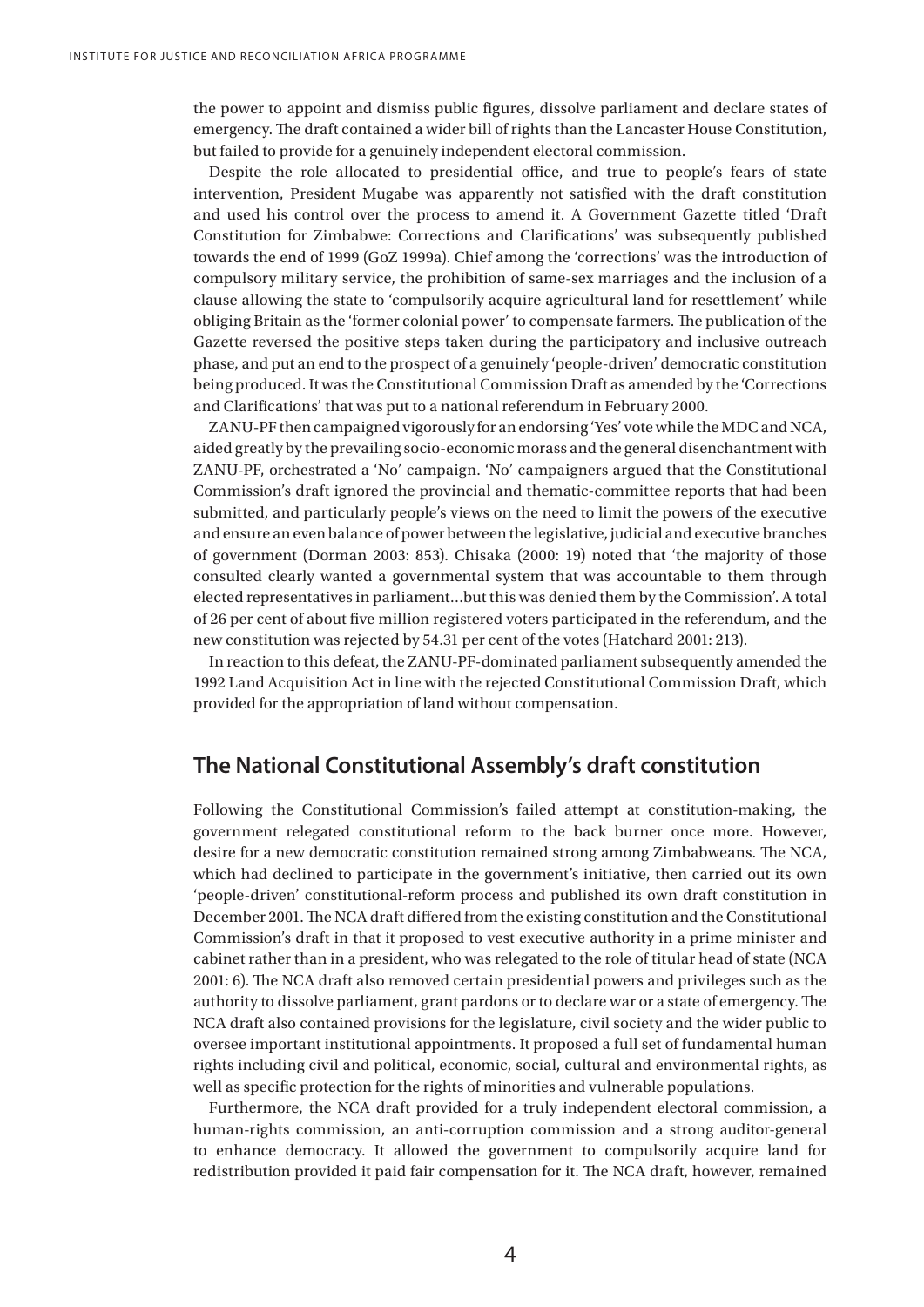silent on matters traditionally controlled by the executive, such as diplomatic appointments, the making of treaties and the calling of referenda (ZLHR 2011: 6). Although the government ignored the NCA draft, the constitutional reform organisation 'managed to keep the constitutional issue on the national agenda despite operating in a difficult political, social and economic environment over the years' (Lumina 2009: 2).

## **The Kariba Draft Constitution**

In September 2007, as part of inter-party dialogue, members of ZANU-PF and the two MDC formations met secretly at Lake Kariba in Zimbabwe, where they unilaterally negotiated and produced the document now referred to as the 'Kariba Draft Constitution'. Restricting the constitutional-reform process to a select team of partisan representatives meant that most Zimbabweans were 'denied their right to write a constitution for themselves' (NCA 2009: 1). Since the Kariba exercise was an elite process from the start, it is hardly surprising that its content is undemocratic.

The Kariba document is, in essence, a hybrid of the much-amended Lancaster House constitution and the Constitutional Commission's draft. More than half of the articles in the Kariba Draft mirror those in the Constitutional Commission's draft, essentially replicating some of the shortcomings of the latter (NCA 2009: 2). The Kariba Draft also incorporates the existing constitution's provisions that enable the executive to dominate the other branches of government. It imposes a two-term limit for the presidency but proposes that this should not apply to terms served by the existing president, thus allowing the incumbent Mugabe to serve additional terms. The Kariba Draft has also been criticised for failing to protect fundamental rights and freedoms (NCA 2009: 1). Although it had not been adopted prior to the harmonised elections of March 2008, the Kariba Draft was annexed to the GPA of September 2008, and analysts feared that it would form the basis of future constitutional reform.

# **The COPAC Process**

The GPA recognised that the inadequacies of the existing Lancaster House Constitution made it imperative for 'the Zimbabwean people to make a constitution by themselves and for themselves' (GPA 2008). Zimbabwe's history of election-related violence also made the adoption of a new democratic constitution central to the GPA's goal of creating an environment that is conducive not only to conducting peaceful, free and fair elections but for laying the foundations of a democratic society, free from violence and intimidation. Article 6 of the GPA required the transitional inclusive government, comprising ZANU-PF and the two MDC formations, to set up COPAC and establish a new constitution within 20 months of its formation. This is a marked departure from the prior Constitutional Commission's reform process, which allowed the president to dominate the process. However, the GPA lacked specific details, and the inauguration of the inclusive government, and by extension the implementation of the Article 6 timetable for constitutional reform, was delayed until February 2009 due to disagreements over implementation of the agreement.

COPAC was indeed inaugurated in April 2009, within two months of the establishment of the inclusive government – as provided for under the Article 6 timetable. It consisted of 25 parliamentarians selected to reflect parliament's gender balance and the relative strengths of the different parties in both the senate and the house of assembly. (Thus COPAC consists of 17 men and 8 women, 11 members of MDC-T, 10 ZANU-PF members, 3 MDC-N members and 1 representative of the traditional chiefs.)

The COPAC process offered Zimbabwe's main political parties a platform to develop a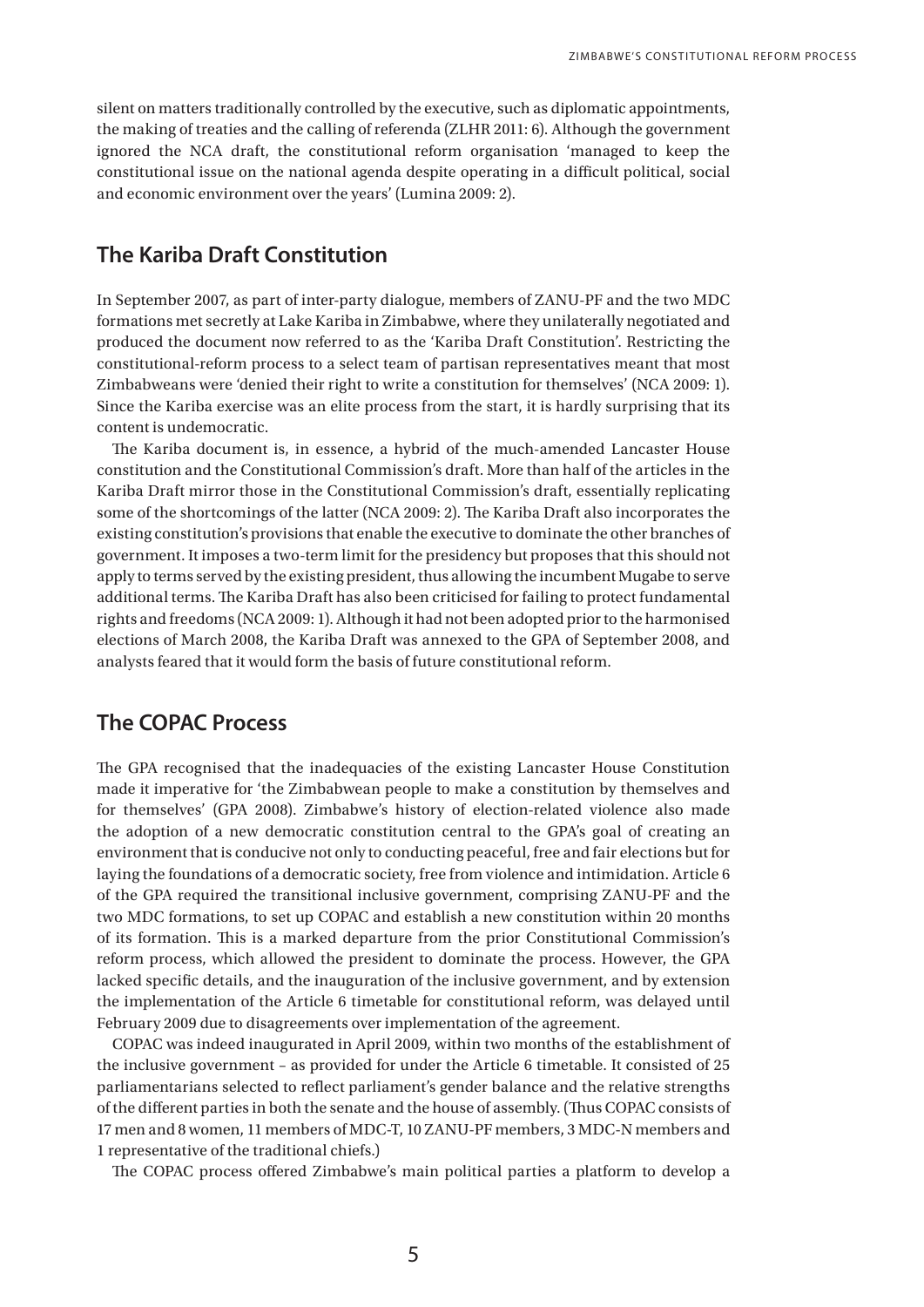new democratic constitution for the country based on an agreed procedure. However, some civil-society activists argue that ZANU-PF and the two MDC formations have captured the constitutional project and narrowed it to a struggle over party-political interests at the expense of the will of the people. The NCA therefore boycotted the COPAC process, and even mooted an alternative people-driven process under the banner 'Take charge!'.

The members of COPAC on the other hand attended courses on constitution-making, held workshops and consulted with civil society about the process (although not many of the assurances given to civil society were adhered to). A work plan was drawn up, together with a list of 16 constitutional themes. This was double the number of themes that the Constitutional Commission had worked with, and there was some was concern that the large number of themes would make both public consultation and drafting more difficult. Nevertheless, COPAC managed to meet its first GPA deadline by holding its first All-Stakeholders Conference in July 2009. The conference was attended by 4000 delegates, including all parliamentarians as well as nominees from political parties and civil society, and delegates chosen to represent special-interest groups such as war veterans. This broad participation helped to debunk perceptions of the constitutional-reform process being driven from above. And despite organisational failures, violent politically inspired disruptions of proceedings and logistical problems on the second day of the conference that limited discussion time to just a few hours, COPAC declared the conference a success, and added one more theme to the list, making 17 themes in all.

Notwithstanding the clear timeframe laid out in the GPA, enormous logistical, administrative and funding challenges as well as disagreements over the status of the Kariba Draft subsequently delayed the constitution-drafting process by over a year. The Ministry of Finance allocated a measly US\$1 million for the constitutional reform process in the 2011 national budget, which the unimpressed COPAC dismissed as a 'joke' (CISOMM 2011: 12).4 The lack of state funding has meant that COPAC's constitutional reform process has largely been donor funded. The acceptance of foreign funds for the process of establishing the supreme law of the land is striking given ZANU-PF's stance that certain donor funds interfere with the autonomy and sovereignty of domestic politics. Nevertheless, by November 2011, development partners such as the United Nations Development Programme had pledged over US\$20 million to support the process (UNDP 2011).<sup>5</sup> Unfortunately delays in the disbursement of some of these funds have since affected the pace of the process.

The public consultation process that the GPA emphasised in order to ensure that the new constitution would be 'owned' by the people took place from June to October 2010 and was acrimonious. ZANU-PF and the MDC had been at each other's throats for years prior to their uneasy co-existence in the inclusive government. Predictably, the legitimacy and credibility of the constitutional outreach programme was undermined by this polarisation, with political-party influence and 'coaching' of participants occurring in some areas alongside violence and intimidation mainly by ZANU-PF supporters and its allies among war veterans (CISOMM 2011: 5, 13; Human Rights Watch 2011). Frequent violent outbreaks between ZANU-PF and MDC loyalists interrupted the public consultations, and presented an obstacle to the active and effective participation of citizens in the outreach programme.

ZANU-PF used the consultation process to ensure that the draft constitution reflected its preference for a powerful executive president, the removal of the office of the prime minister and the preservation of the current security structures (CISOMM 2011: 13). The party also reportedly co-ordinated Operation *Vhara Muromo* ('Shut Your Mouth') to suppress dissenting voices during the outreach phase (CISOMM 2011: 13). The police allegedly disrupted several MDC-organised preparatory meetings, beat up participants and arbitrarily arrested others. For example, in February 2010 the police disrupted MDC-organised constitutional-reform meetings, beat participants and arbitrarily arrested 43 people in Binga, 48 in Masvingo and 52 in Mount Darwin (Human Rights Watch 2011). The violence worsened in Harare, and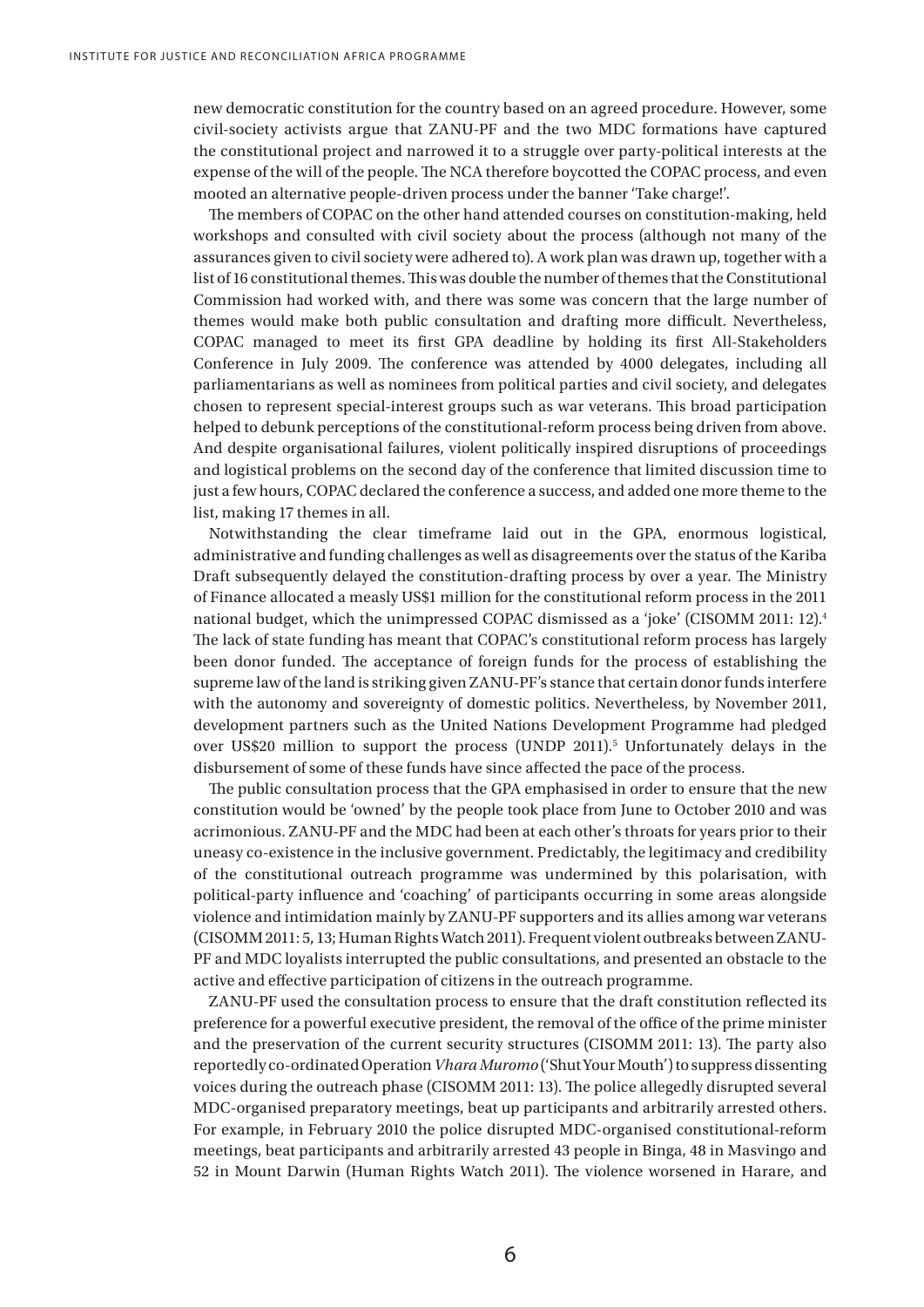led to the suspension of 13 scheduled meetings in September 2010. All this undermined prospects for producing a legitimate draft constitution that represents the will of the people. Meanwhile, hardliners in ZANU-PF blocked attempted discussion of the contentious issue of security sector reform. Given the sector's violent and partisan involvement in influencing the outcome of previous polls, reforms are widely seen as essential if free and fair elections are to take place. Notwithstanding this, the fact that the security sector was not included in the 17 themes discussed during the public outreach process may have placated this powerful faction, and prevented it from derailing the entire constitution-making process and its possible outcome.

Three principal drafters – Justice Moses Chinhengo with constitutional experts, Priscilla Madzonga and Brian Crozier – led the drafting committee. In a move that demonstrated that the constitutional-review process was drawing lessons from comparative African experiences such as that of South Africa, the draft constitution is based on a list of agreed constitutional issues drawn from a national report of people's submissions. The chief drafters were assisted by 17 constitutional experts – five from each of the three governing parties and two from the council of traditional chiefs. COPAC also enlisted the services of South African constitutional law and constitution-making expert, Hassen Ebrahim, who brought to the process his experience of constitution drafting in South Africa, Nepal, Somalia and Uganda.

Some civil society organisations, including the NCA, which ironically boycotted the COPAC process, expressed their dismay at being excluded from the drafting phase that has been ongoing since December 2011, arguing that this undermined the representativeness and transparency of the process. Other critics have also argued that opting to have a small drafting committee undermined public participation and deliberation at the critical constitution-writing stage. However, it is possible that, by precluding the need to constantly bargain and compromise to accommodate numerous divergent interests, the small number of drafters can more productively manage logistical challenges, and thus facilitate a more efficient production of a coherent constitutional document.

Unfortunately, the parties represented in the inclusive government, just as they had done during the preceding public outreach programme, turned the drafting process into yet another battleground. The deeply polarised political environment, characterised by mistrust between ZANU-PF and the two MDC formations, dominated the process. Critics have charged that the parties are bent on manipulating the constitution-writing process to ensure the incorporation of their positions and interests at the expense of reflecting the will of the people. Indeed, after the production of the preliminary drafts of the first four chapters of the constitution, ZANU-PF unilaterally attempted to stop the drafting process and accused the drafters of siding with the MDC by allegedly importing items not raised during the public outreach process.<sup>6</sup> There remained concern that the process would fall victim to partisan capture, with political parties 'smuggling in' points that were not covered during the outreach phase.<sup>7</sup> The result could be a draft constitution which is acceptable to the entrenched political powers and interests but lacks wider public support. As Bruce Ackerman (2000: 633, 673) rightly argues, 'A workable constitution is worthless unless [the framers] can get it accepted.'

The constitution-drafting process, already once re-scheduled for completion by January 2012, is running behind schedule. Problems so far have included: disruption of COPAC activities by war veterans allied to ZANU-PF who accuse COPAC officials of slowing down the process and manipulating it by ignoring views expressed during the outreach process; leakage of documents to state media allegedly by ZANU-PF members of COPAC intended to put pressure on drafters to change certain positions; and military interference – the army chief regularly summonses the ZANU-PF component of COPAC for briefings, thereby aggravating suspicions and divisions within the committee as a whole.<sup>8</sup>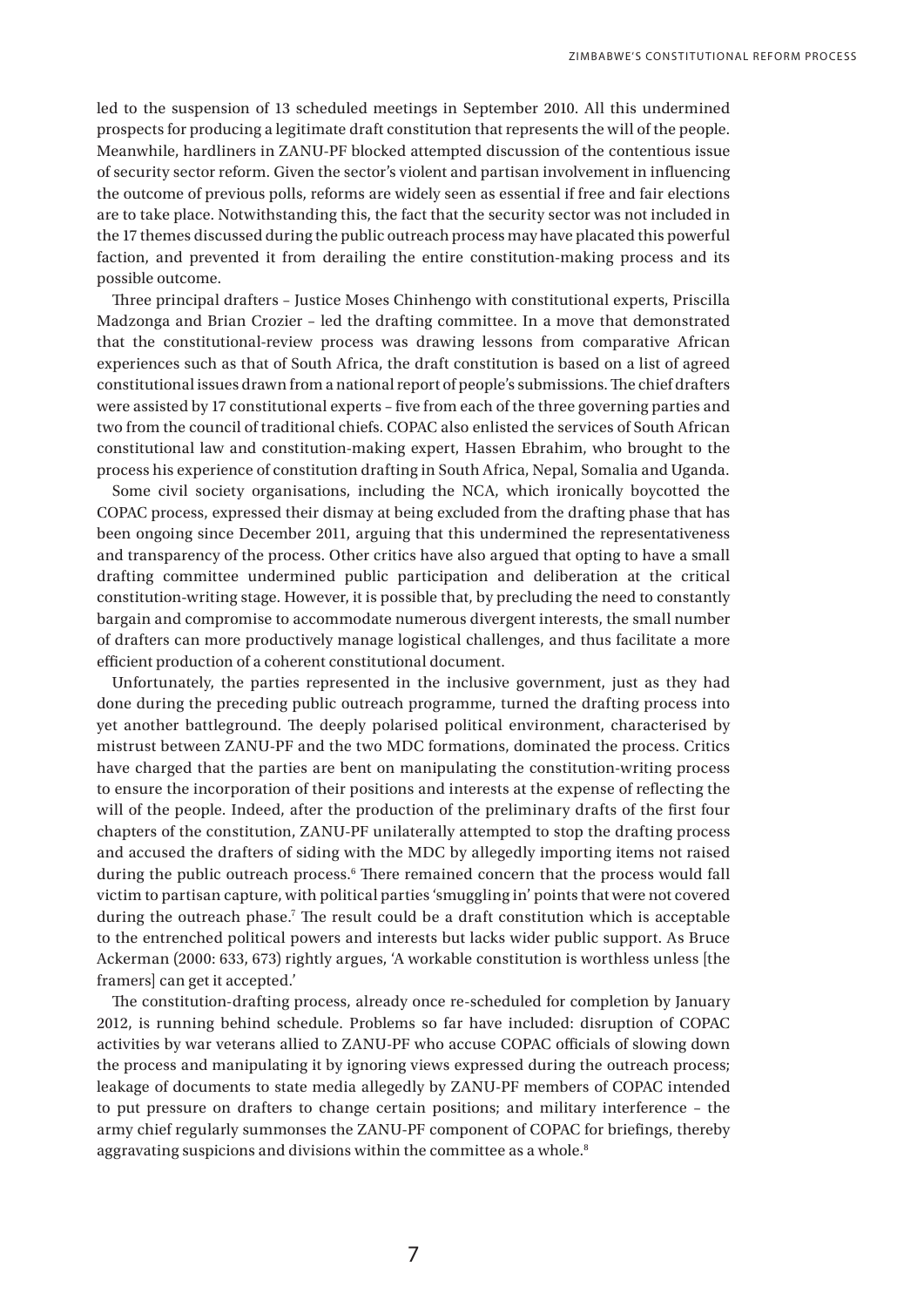### **Justice and reconciliation**

Zimbabwe is clearly a candidate for a far-reaching national healing and reconciliation project. As Mashingaidze has stated, 'Zimbabweans have failed to heal and reconcile after major crises, because their national leadership has accorded premium to the state-sanctioned ideal of forgiveness without truth, and reconciliation without justice' (Mashingaidze, 2010:21). The series of elite political transitions that Zimbabwe has experienced over the last three decades have all been characterised by a fundamental failure to deal with crucial issues of justice and reconciliation. Machakanja observes that the successive 'negotiated peace processes were couched in reconciliatory amnesty measures' (Machakanja 2010: 10). The Lancaster House Conference and the 1979 Agreement that sealed Zimbabwe's transition from a colony to a sovereign state failed to provide the conceptual, legal or institutional framework for transitional justice. The Amnesty Ordinances of 1979 and 1980, passed on the basis of the Lancaster House Agreement, pardoned all atrocities perpetrated by the Rhodesian security forces on one side, and the liberation armies on the other.

In 1980, Robert Mugabe famously and magnanimously pronounced a policy of national racial reconciliation under which, 'the wrongs of the past must now stand forgiven and forgotten' (quoted in Barnes 2007: 634), but this meant that there was no formal process whereby people could openly deal with the trauma they had suffered. Similarly, the 1987 Unity Accord, which ended the violent civil strife that had engulfed the regions of Matabeleland and the Midlands since 1980 and resulted in the Gukurahundi massacres, had no dedicated transitional justice and reconciliation component. Furthermore, in October 2000, President Mugabe used his presidential prerogative to issue a clemency order granting amnesty to the perpetrators of the politically motivated violence that Zimbabwe experienced in the run-up to the June 2000 parliamentary elections (Feltoe 2004: 213–214).

The signing of the power-sharing GPA was heralded as presenting another opportunity for justice and reconciliation in Zimbabwe, and this seemed particularly necessary after the significant political violence experienced by Zimbabweans during the lead-up to the presidential run-off election in June 2008. The GPA provides for restorative transitional justice but does so quite vaguely. Under Article 7 of the GPA, entitled 'Promotion of equality, national healing, cohesion and unity', the three parties committed themselves 'to putting an end to the polarisation, divisions, conflict and intolerance that has characterised Zimbabwean politics and society in recent times'. The GPA also states that the inclusive government 'shall give consideration to the setting up of a mechanism to properly advise on what measures might be necessary and practicable to achieve national healing, cohesion and unity in respect of pre- and post-independence political conflicts' and 'will strive to create an environment of tolerance and respect among Zimbabweans and [ensure] that all citizens are treated with dignity and decency irrespective of age, gender, race, ethnicity, place of origin or political affiliation' (GoZ 2008).

Although Article 7 of the GPA acknowledges the culture of endemic violence and impunity in Zimbabwe, it is ambiguous in dealing with the fundamental issues of justice, reconciliation and human rights (Machakanja 2010). It merely states that the inclusive government 'would give consideration' to the establishment of transitional justice mechanisms. In other words, the GPA is, perhaps predictably, muted about the issue of accountability for past atrocities. The absence of the key words 'justice' and 'reconciliation' exempted the three parties, and particularly ZANU-PF, from accounting for post-independence human-rights violations (Machakanja 2010).

It is important to remember that the GPA emerged from the SADC-mediated bargaining process between the ZANU-PF and MDC elites. It is thus highly probable that tabling the issues of truth and justice would have hampered those delicate talks. Indeed, Zimbabwe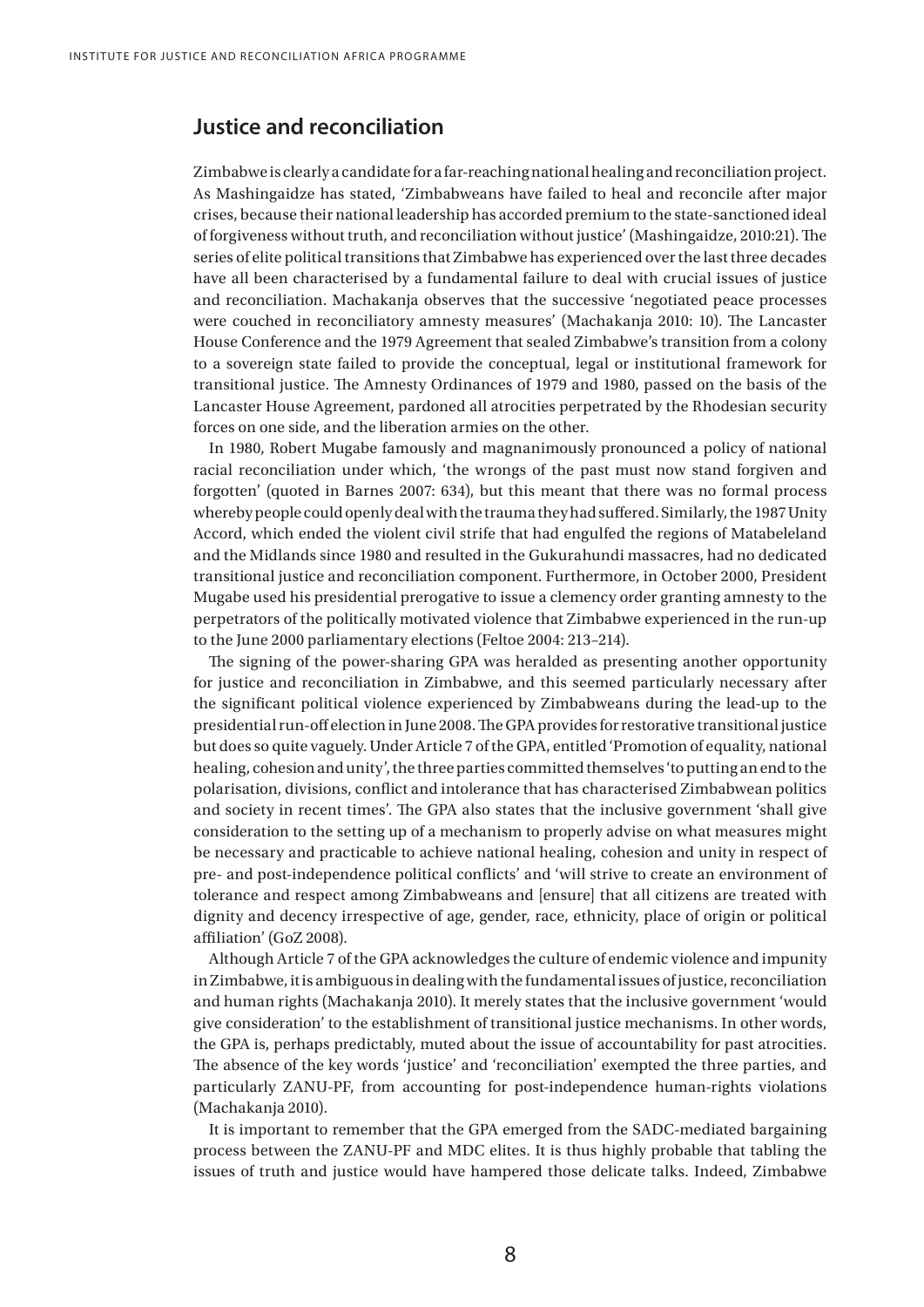can be characterised as a 'hard case' in terms of transitional justice, in that members of an authoritarian regime retain significant capacity for violence and the ability to threaten the new polity if attempts are made to punish them (Stacey 2004). Under the GPA, ZANU-PF retained control of the defence portfolio and, by extension, significant capacity for violence. Thus, as president, Mugabe retains the potent executive office, as well as control over the influential echelons in the state's military and security apparatus. This close relationship has probably also protected the armed forces from being made accountable for any wrongdoing, despite the fact that opposition parties have accused them of committing human-rights abuses since the early 2000s.

There has been a glaring lack of political will among the governing parties to drive the process of transitional justice and reconciliation in Zimbabwe. Although the Organ on National Healing, Reconciliation and Integration (ONHRI) was established for consultative processes in February 2008, Mashingaidze (2010: 24) highlights the inherent weaknesses of ONHRI and the challenges it confronts:

For truth and justice to take place, there should be strong moral rejection of the former regime, and a clear consensus that its system was bad and its agents guilty of moral wrongs. There should also be a clear definition of what was wrong with the past. The Inclusive Government is in reality, however, a case of transition without transformation. ZANU (PF)-aligned functionaries still control the police and army, the Attorney General's office, the reserve Bank and provincial governance. There is also no clear definition or understanding of what went wrong in the past.

Although ONHRI gathered Zimbabwean views and concerns about national healing processes between February 2009 and February 2010, no substantive 'heal the nation' measures were subsequently implemented (Mashingaidze 2010: 25). More than three years after the formation of the inclusive government, very few prosecutions have occurred in Zimbabwe as a result of human-rights violations.

Significantly, the consolidated draft constitution prepared by COPAC in April 2012 reportedly provides for the creation of a Truth, Justice and Reconciliation Commission through an Act of parliament (Newsday 2012). The functions of the envisaged commission include (but are not limited to) investigating pre- and post-independence political conflicts, recommending remedies for victims of these conflicts and promoting reconciliation.<sup>9</sup> The Act is expected to empower the commission to grant immunity to perpetrators of humanrights abuses, order wrongdoers to apologise or compensate victims, impose penalties for non-compliance, and recommend measures to prevent future conflicts and abuses of human rights (Newsday 2012). If created, the commission could allow for investigations into past human-rights abuses including the 1980s Gukurahundi massacres, election-related violence that occurred in 2000, 2002, 2005 and 2008, as well as during Operation *Murambatsvina* in 2005. This would be significant as Zimbabwe needs a justice and reconciliation process, not only at the level of the political leadership but one that has the potential to heal the widespread societal wounds resulting from the poisoned political environment and the associated deep suspicions and entrenched hatreds.

## **Prospects for a constitutional referendum and elections**

As shown, Zimbabwe's constitutional-reform process has occurred in fits and starts, and COPAC is still to produce a draft of the new supreme law of the land more than two years after its inception. According to the timetable laid down in Article 6 of the GPA, COPAC is required to swiftly table the draft document for discussion and validation before another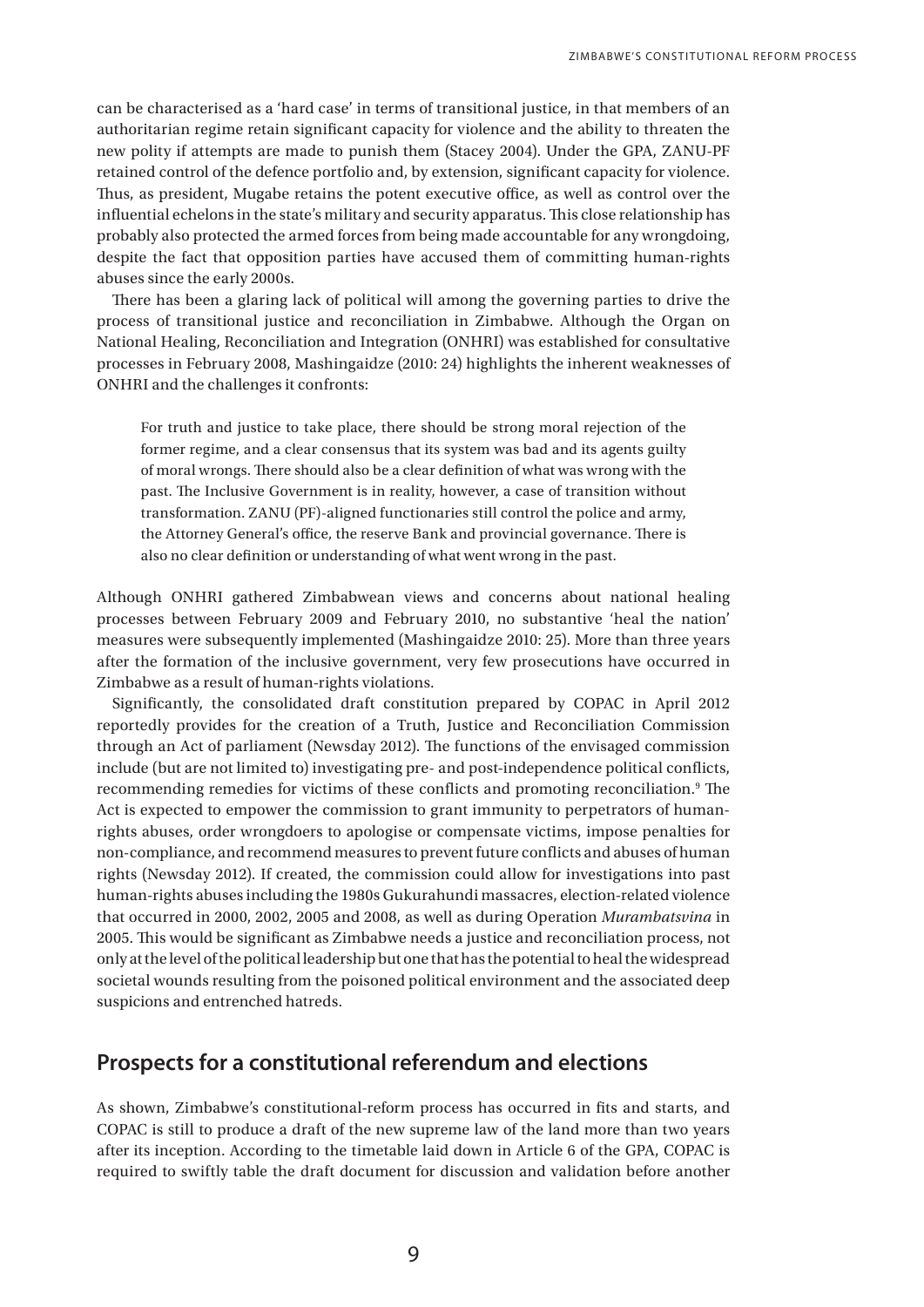All-Stakeholders Conference and then table it in parliament for debate within the following month. Furthermore, a referendum on the new draft constitution should be held within three months of the conclusion of the parliamentary debate. Indications are that the constitutional referendum will be held after August 2012.

However, at its December 2011 national conference ZANU-PF declared 2012 an election year, with or without a new constitution. The party is keen to terminate the life of the inclusive government – both President Mugabe and Prime Minister Tsvangirai concede that it has become dysfunctional (The Sunday Mail 2012). The two MDC formations however remain adamant that elections should only be staged after the adoption of the new constitution and the completion of wider democratic reforms.

Although a new constitution is a significant precondition for free and fair elections, it is important to recognise that constitution-drafting is also part of a broader democratic reform process.

#### *Measures to prevent election-related violence*

Against the backdrop of the election violence that took place in 2000, 2002, 2005 and 2008, it is imperative that the tabling of a series of electoral reforms be completed to prevent political violence from recurring. These reforms include a requirement that the national police commissioner appoint a senior police officer for each province who, in consultation with the Human Rights Commission, will be responsible setting up special police units to expeditiously investigate cases of politically motivated violence. These police officers should be assisted by provincial committees, including representatives of the political parties contesting the election, and chaired by a representative of the Human Rights Commission. Special prosecutors and magistrates' courts dedicated to dealing with such cases, must also be established. However, for these measures to work, professional interventions by politically impartial law enforcement agencies are necessary.

#### *Establishing credible electoral systems*

To its credit, the inclusive government appointed a new Zimbabwe Electoral Commission (ZEC) in March 2010 in an effort to reduce political tension in the country. The ZEC was first established in 2005 to address long-standing concerns about the fact that the registrargeneral was responsible for almost all election-related processes, including voter registration, the provision of electoral staff, the declaration of results and even for custody of election materials (ZESN 2002). Ideally the ZEC's commissioners and secretariat should fairly represent a wide cross section of Zimbabwean citizens and all of the main political parties. However, the 2010 reshuffle did not change the composition of the ZEC's secretariat, the staff of which (at the time of writing) still included ex-army officers sympathetic to ZANU-PF. It is critical that Zimbabwe build an effective and professional electoral commission if it is to establish democratic, competent and credible electoral systems.

The scope of the ZEC's role should also be clearly enunciated. It can either focus narrowly upon the efficient management of elections, or more broadly on the entire election process and its surrounding environment. As of mid-2012, the ZEC remains drastically undercapacitated and would struggle to properly organise an election at short notice. Meanwhile, the voters' roll that was first drawn up in 1985 is in a shambles, with a large proportion of 'ghost voters' (people who have died or left the country and no longer qualify to vote) (ZESN 2008).

In February 2012, the ZEC met with the registrar-general, Tobaiwa Mudede, to discuss the compilation of an accurate, credible voters' roll – a fundamental pre-requisite for a free and fair election. In addition, the ZEC, which is supposed to be independent from executive directions, has proposed that the country's existing electoral law gives it authority to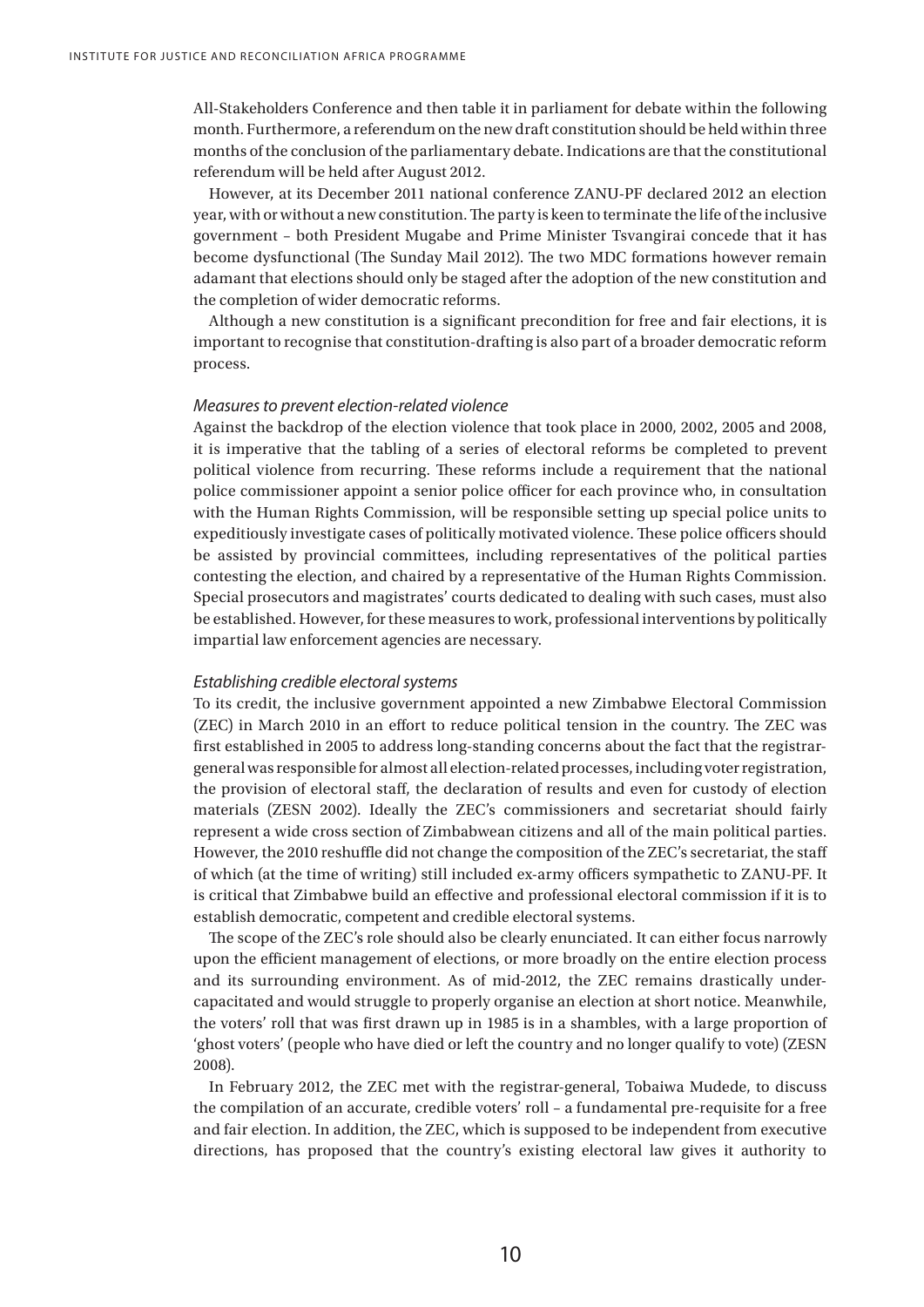supervise the voters' roll, rather than the registrar-general who reports to a line minister. The outcome of ZEC's proposal has not been decided.

#### *Progress towards increased media freedom*

In terms of media freedom and media reform, developments have been mixed since the establishment of the GPA. The Zimbabwe Media Commission was created in March 2010 and, in a positive step, it licensed new print-media players in May and July of that year. The country's mobile-phone services have since also received a major capacity upgrade. However, calls for the reconstitution of the Broadcasting Authority of Zimbabwe, believed by some to be sympathetic to ZANU-PF, have fallen on deaf ears. In 2011, the Broadcasting Authority issued two commercial radio licenses to the state-owned Zimbabwe Newspapers and AB Communications – an entity allegedly linked to President Mugabe.10 Meanwhile, pro-ZANU-PF media coverage by public broadcasters has continued. Unfortunately, the Zimbabwe Media Commission has not yet been able to reform the country's repressive media laws such as the Access to Information and Protection of Privacy Act of 2002 and the Censorship and Entertainment Control Act of 1967. Parliament has also so far failed to pass necessary media-reform bills such as the Media Practitioners Bill and the Freedom of Information Bill (CISOMM 2011: 7). Against this backdrop, the harassment of journalists and artists continues.

#### *Security-sector reform*

Despite constant pleas from the MDC, the security sector has been shielded from reform by ZANU-PF. In September 2011, the defence minister, Emmerson Mnangagwa, who is also a senior member of ZANU-PF, said: 'If you want to test me speak about the change of generals and removal of war veterans from the security sector. I will not let our security forces be led by puppets of the West [MDC] never!'11

#### *The sanctions issue*

The issue of sanctions is another contentious and outstanding issue. President Mugabe has stated that he will not retire until sanctions imposed in 2002 and 2003 by the European Union (EU), Australia, New Zealand, and the United States, which targeted himself and 200 senior ZANU-PF as well as government officials and institutions have been lifted (The Standard 2011). Those sanctions that relate to international financial institutions and government-togovernment loans are preventing Zimbabwe from receiving official development assistance. In February 2012, the EU retained Mugabe on its sanctions list but lifted sanctions against 20 entities and 51 individuals in light of perceived politically progressive reforms which could lead to a credible election (EUbusiness 2012). Against this backdrop the call for elections may be in line with President Mugabe's declared stance that he will not step down until sanctions are wholly lifted. It remains to be seen whether the EU will accede to the unprecedented and unanimous call for the full removal of sanctions made in May 2012 by Zimbabwe's ministerial re-engagement team, which comprises members of the three signatories to the GPA.12

#### *Possible election dates*

Although Zimbabwe provides a constant reminder that politics is not always black and white, recent developments may well indicate President Mugabe's preparedness to call for elections in 2012 in an effort to pre-empt and put an end to such constitutional and electoral reform processes. In a series of interviews in the run-up to his 88th birthday celebrations in February 2012, President Mugabe reiterated that there would 'definitely' be elections in 2012 to end the inclusive government's term of office. Contradicting the minister of finance and MDC-T Secretary-General Tendai Biti, who said that Zimbabwe would not be able to afford to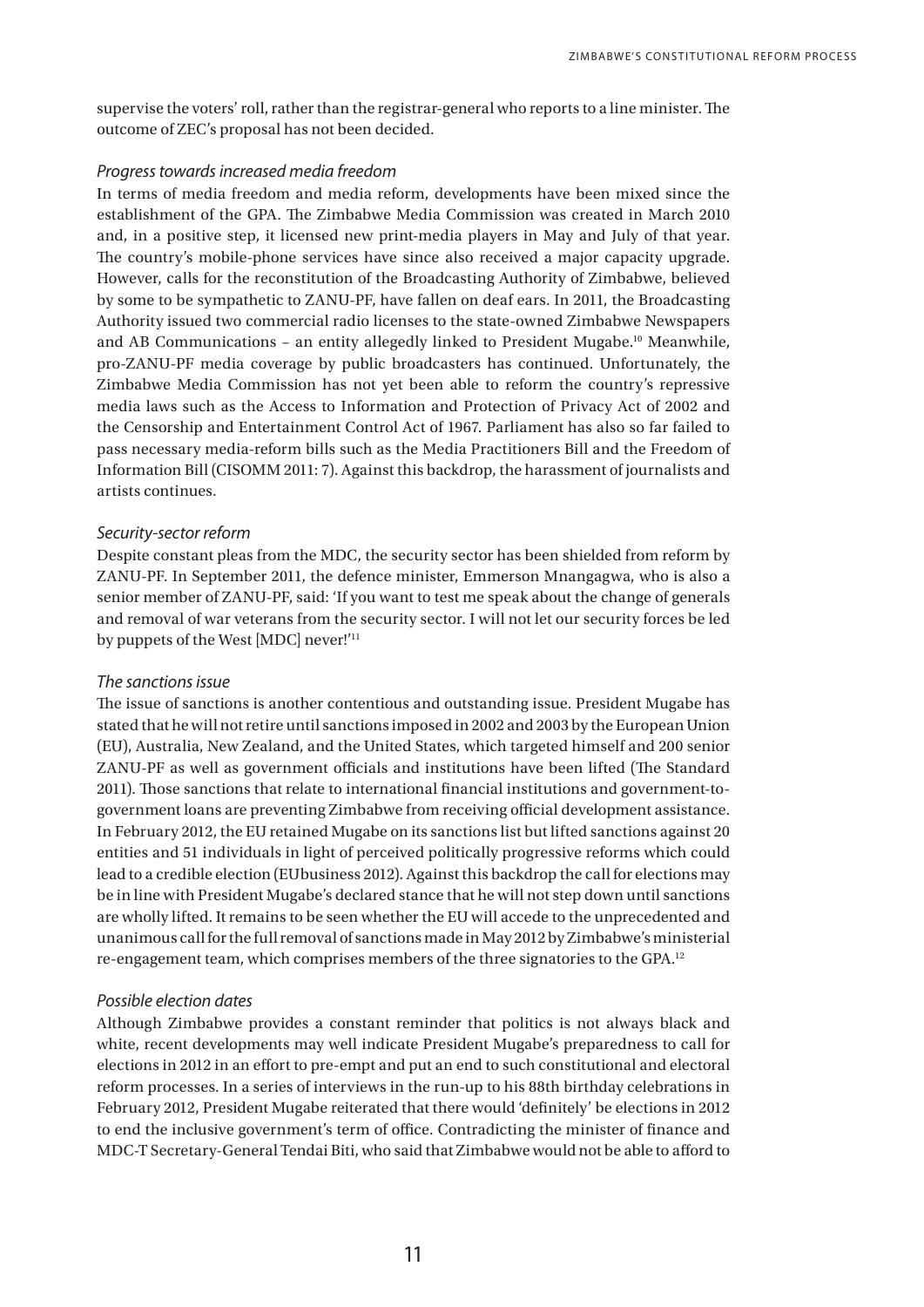hold elections in 2012 because they have not been budgeted for, Mugabe maintained that the money will be 'found' to hold the presidential and parliamentary elections. He dismissed as 'cowards' the two MDC formations in the inclusive government which remain adamant that elections should be staged only after the introduction of wider democratic reforms, including the completion of the constitutional-development process and the formulation of a clear road map to a constitutional referendum and peaceful, free and fair elections. Zimbabwe's prime minister and leader of the MDC-T Morgan Tsvangirai has proposed 31 March 2013, when the current parliament's term expires, as the constitutional deadline for elections. Meanwhile, the deputy prime minister, Arthur Mutambara, has indicated that June 2013 is the 'ultimate deadline' and that the GPA provides for elections under the current constitution if the three signatories to the GPA reach a deadlock.<sup>13</sup>

# **Conclusion**

Constitutional reform in post-independence Zimbabwe has been intermittent and the likely outcome of the current reform processes is difficult to determine. Various procedural choices have powerfully affected the legitimacy and output of constitutional reform initiatives to date. What is clear is that there is widespread political consensus on the need for a new constitution that truely 'mirrors the national soul'. However, the reform process is occurring in a polarised political environment and is beset by considerable structural and logistical challenges.

As of June 2012, Zimbabwe's constitution-drafting process is deadlocked. The two MDC formations accuse ZANU-PF of throwing spanners into the constitution-making process with its position paper demanding wholesale changes to the latest draft constitution.<sup>14</sup> COPAC continues to haggle over ZANU-PF's demands which include giving additional executive powers to the president, the rejection of dual citizenship and devolution of power and revisions to the preamble. COPAC is expected to produce a report and submit it to the negotiators from the three GPA parties for discussion. Meanwhile, concerns about the production of a negotiated constitution that does not reflect the views gathered during the outreach exercise have not been addressed. Uncertainty surrounds both the constitutionmaking process and the finalisation of the constitution itself.

Whether and when Zimbabwe will hold its next elections, with or without a new constitution, also hinges on the ability of the guarantors of the GPA – namely SADC, SADC's facilitator of intra-Zimbabwe dialogue (currently, South Africa's president, Jacob Zuma) and the AU– to persuade the signatories to the GPA to implement the agreement to the letter, and agree to a clear roadmap to free and fair elections. In a communiqué issued after the Extraordinary Summit of SADC Heads of State and Government in Luanda, Angola on 1 June 2012, SADC 'urged the parties to the GPA to finalise the constitution-making process and subject it to a referendum thereafter'. The communiqué also urged the parties, with the assistance of President Zuma in his role as facilitator, 'to develop an implementation mechanism and to set out time frames for the full implementation of the Roadmap to Elections' (SADC 2011). It remains to be seen whether SADC will be able to hold Zimbabwe's signatories accountable for fully implementing the GPA (Dzinesa and Zambara 2011: 65).

SADC has already registered its concern about the lack of implementation of the GPA to limited effect. For example, following much criticism of its monitoring of the implementation of the agreement, SADC appeared to be willing to take a harder line (Dzinesa and Zambara 2011). In March 2011, a Troika Summit of SADC's Organ on Politics, Defence, and Security Cooperation in Zambia noted its 'disappointment' with, and expressed its 'impatience' at, the slow pace of progress and the evident threat of a return to Zimbabwe's recent dark past (SADC 2011; Dzinesa and Zambara 2011). However, SADC has since failed to deliver on the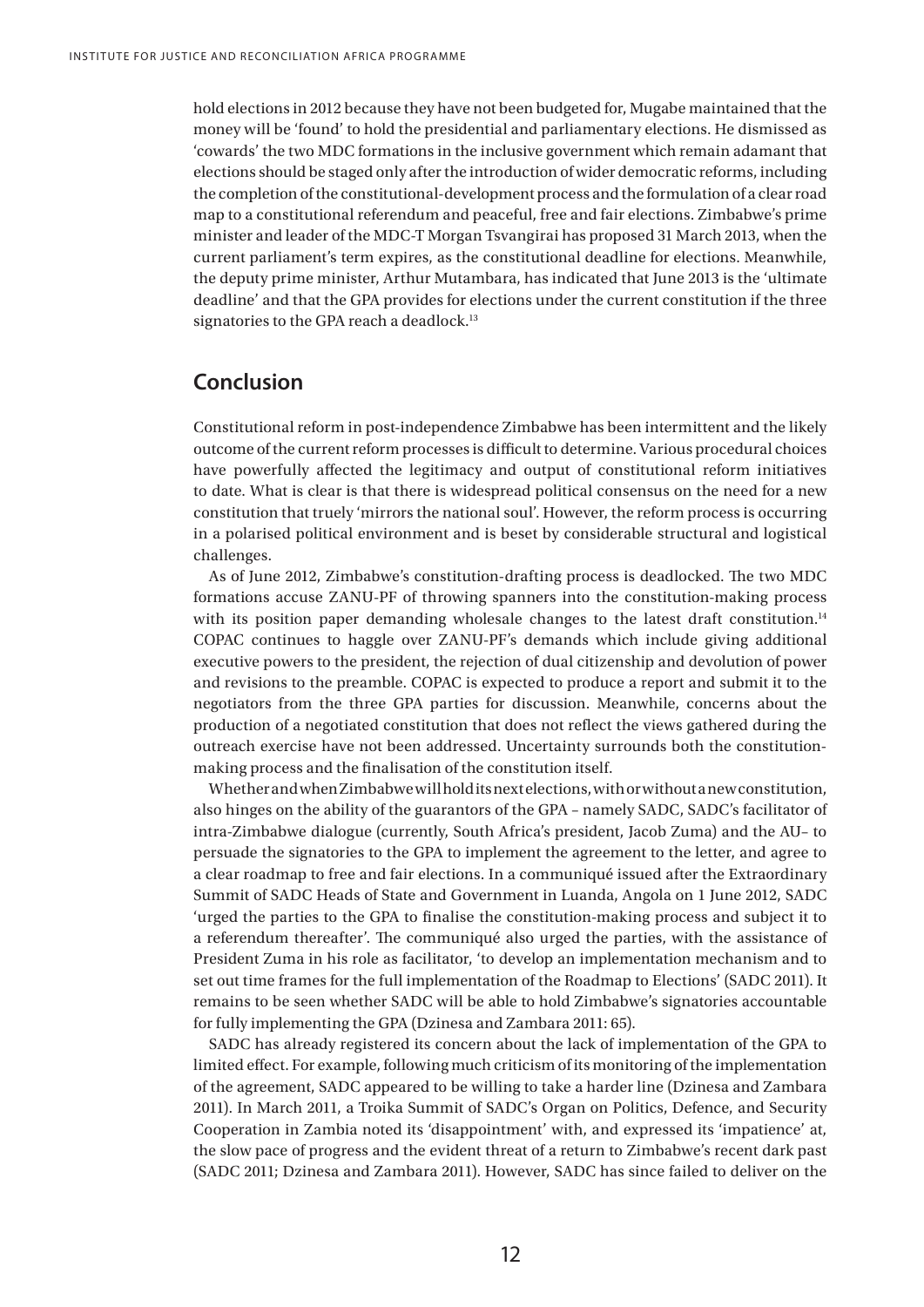summit's undertaking to appoint a team of officials to join President Zuma's facilitation team and to work with Zimbabwe's own GPA monitoring body, the Joint Monitoring and Implementation Committee, 'to ensure monitoring, evaluation and implementation of the GPA' (SADC 2011).

The worst-case scenario is therefore that President Mugabe may call elections in 2012 or 2013 with or without a new constitution. It remains to be seen how SADC would react to this, and whether the two MDC formations would participate in or boycott such elections. The best-case scenario is for SADC to prevail upon the Zimbabwean parties to adopt a new democratic constitution and follow an agreed roadmap towards conducting peaceful, transparent and credible elections in line with SADC's principles and guidelines. History shows that this could be a tall order. President Mugabe and fellow ZANU-PF officials have gone on record stressing that Zimbabwe is a sovereign state, and will not countenance being dictated to by SADC regarding the implementation of the GPA.

### **Notes**

- 1 Judge Mohammed is quoted in Hatchard (2001: 210).
- 2 This is despite the fact that the process through which parliament can pass a vote of no confidence in the president has become extremely cumbersome.
- 3 The chiefs in question are Augustine Chihuri (Police Commissioner General), Constantine Chiwenga, (Commander of the Zimbabwe Defence Forces), Lieutenant-General Philip Valerio Sibanda (Commander of the Zimbabwe National Army), Air Marshal Perrance Shiri (Commander of the Air Force of Zimbabwe) and Retired Major General Paradzai Zimondi (now Commissioner of Prisons).
- 4 See also: COPAC Blasts Government, Donors over Funds. *Zimbabwe Independent*, 14–20 January, p. 4.
- 5 UNDP Receives Additional Funding from Development Partners for COPAC to Support Constitution Making in Zimbabwe. UNDP Press Release, 24 November 2011. Online at: http:// www.undp.org.zw/media-centre/news/22
- 6 Zanu PF out to Derail New Charter. *Newsday*, 6 January 2012.
- 7 Zanu PF Threat to Sink Constitution over Devolution. *New Zimbabwe*, 7 March 2012.
- 8 Chiwenga Summons Copac for Briefing. Radio VOP, 29 January 2012. http://www.radiovop.com/ index.php/national-news/8107-chiwenga-summons-copac-for-briefing.html
- 9 Truth Commission in New Constitution. *Newsday*, 27 April 2012.
- 10 See: BAZ Awards Radio Licences, *ZimOnline*, November 2011.
- 11 Quoted in: We'll Sell Our Diamonds, *Herald*, 12 September 2011.
- 12 Statement by the spokesperson of the European Union's High Representative, Catherine Ashton, on consultations with the Zimbabwe re-engagement team, 10 May 2012.
- 13 See: Possible to Hold Polls This Year: DPM, *Herald*, 7 June 2012.
- 14 Zimbabwe's Constitution Committee Meets Over New Zanu PF Demands, *VOA News*, 11 June 2012.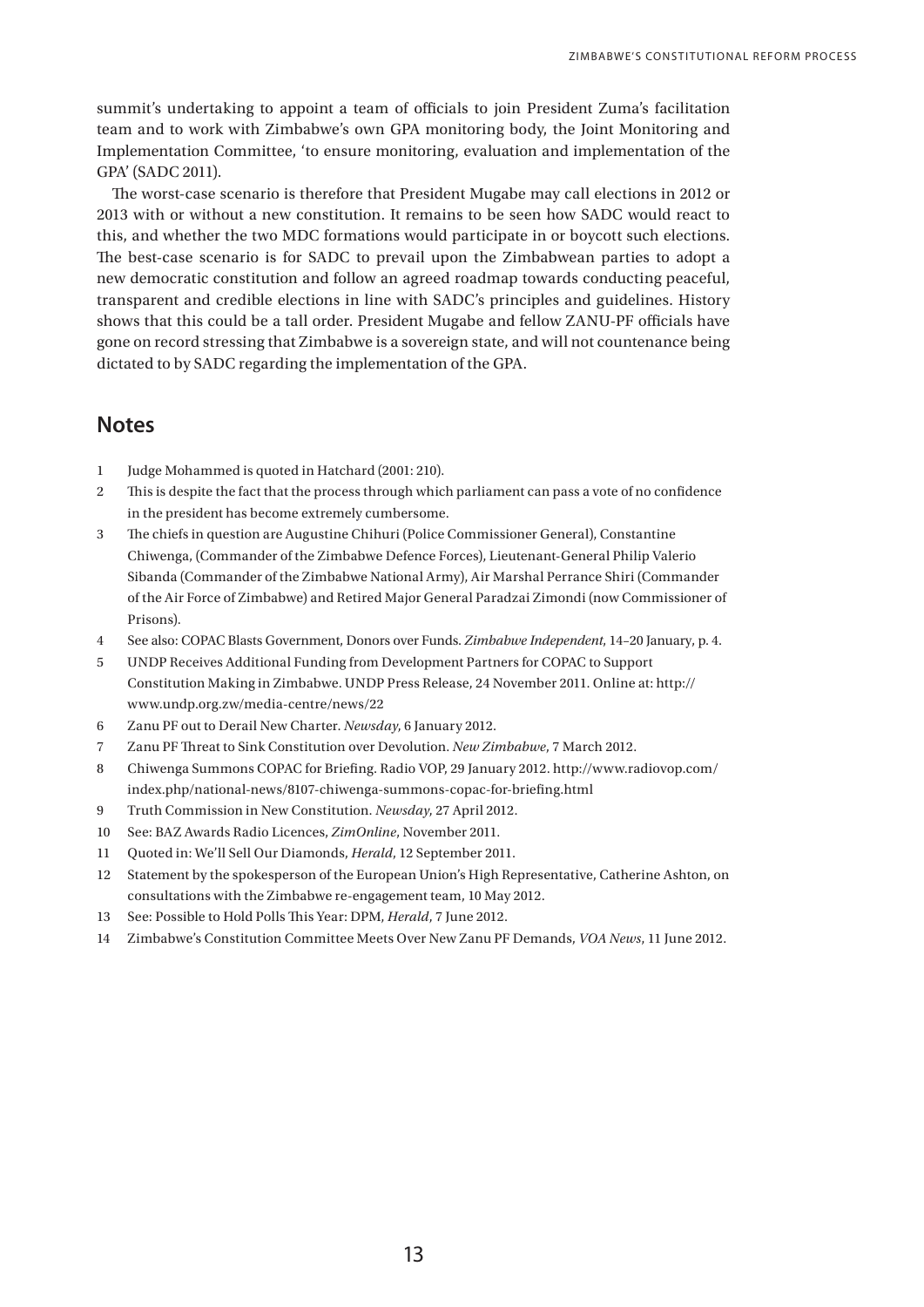### **References**

Ackerman B (2000) The New Separation of Powers. *Harvard Law Review* 113: 633–729

- Barnes T (2007) 'History has to Play its Role': Constructions of Race and Reconciliation in Secondary School Historiography in Zimbabwe, 1980–2002. *Journal of Southern African Studies*, 33: 3
- Chisaka C (2000) Did the Constitution Correctly Interpret the Views of the People? *Social Change*, 50 (June)
- CISOMM (Civil Society Monitoring Mechanism) (2011) *Annual Review of the Performance of the Inclusive Government of Zimbabwe: February 2010–February 2011*. Harare: CISOMM
- Dorman SR (2003) NGOs and the Constitutional Debate in Zimbabwe: From Inclusion to Exclusion. *Journal of Southern African Studies*, 29(4): 845–863
- Dzinesa GA and W Zambara (2011) SADC's Role in Zimbabwe: Guarantor of Deadlock or Democracy? *OpenSpace*, 1 (June): 63–68
- EUBusiness (2012) EU eases Zimbabwe Sanctions, Mugabe still Listed, 17 February 2012
- Feltoe G (2004) The Onslaught Against Democracy and Rule of Law in Zimbabwe in 2000. In D Harold-Barry (ed.) *Zimbabwe: The Past is the Future*. Harare: Weaver Press
- GoZ (2008) Global Political Agreement: Agreement Between the Zimbabwe African National Union-Patriotic Front (ZANU-PF) and the Two Movement for Democratic Change (MDC) Formations, On Resolving the Challenges Facing Zimbabwe. Harare, 15 September
- GoZ (Government of Zimbabwe) (1999a) Departmental Draft: Constitution of Zimbabwe, n.d. (c. December 1999)
- GoZ (1999b) Draft Constitution for Zimbabwe: Corrections and Clarifications, n.d. (c. December 1999)
- Hatchard J (2001) Some Lessons on Constitution-Making from Zimbabwe. *Journal of African Law*, 45: 210–216
- Hatchard J (1991) The Constitution of Zimbabwe: Towards a Model for Africa? *Journal of African Law*, 35(1–2:): 79–101
- Human Rights Watch (2011) Zimbabwe Country Summary, January. Online at: http://www.hrw.org/ world-report-2011/zimbabwe
- Lumina C (2009) *Evaluation of the National Constitutional Assembly (NCA) of Zimbabwe*, Final Report, October
- Machakanja P (2010) *National Healing and Reconciliation in Zimbabwe: Challenges and Opportunities*. Institute for Justice and Reconciliation, Zimbabwe Monograph Series, 1
- Mandaza I (2012) The COPAC Debacle: A Case for Another Constitutional Commission? Unpublished draft version provided by the author. An edited version of this was published as COPAC Fiasco: Case for Another Constitutional Commission Now, *Zimbabwe Independent*, 3 May 2012
- Mandaza I (ed.) (1986) *Zimbabwe: The Political Economy of Transition*. Dakar: Codesria
- Mashingaidze, T (2010) Zimbabwe's Illusive National Healing and Reconciliation Processes. *Conflict Trends*, 1
- Musavengana T (2011) Security Sector: No Transition Without Transformation. *OpenSpace*, 1 (June): 28–39
- NCA (National Constitutional Assembly) (2009) The Shortcomings of the Kariba Draft Constitution. Harare: NCA
- NCA (2001) Proposed Draft Constitution for Zimbabwe. Harare: NCA
- Ncube W (1991) Constitutionalism, Democracy and Political Practice in Zimbabwe. In I Mandaza and L Sachikonye (eds) *The One-Party State and Democracy: The Zimbabwe Debate*. Harare: Sapes
- SADC (2012) Extraordinary Summit of Heads of State and Government, SADC Communiqué, 1 June, Luanda, Angola
- SADC (Southern African Development Community) (2011) Summit of the Organ Troika on Politics, Defence and Security Cooperation, SADC Communiqué, 31 March, Livingstone, Zambia
- Sithole M (1999). Minister with Many Portfolios and the NCA. *Agenda*, April